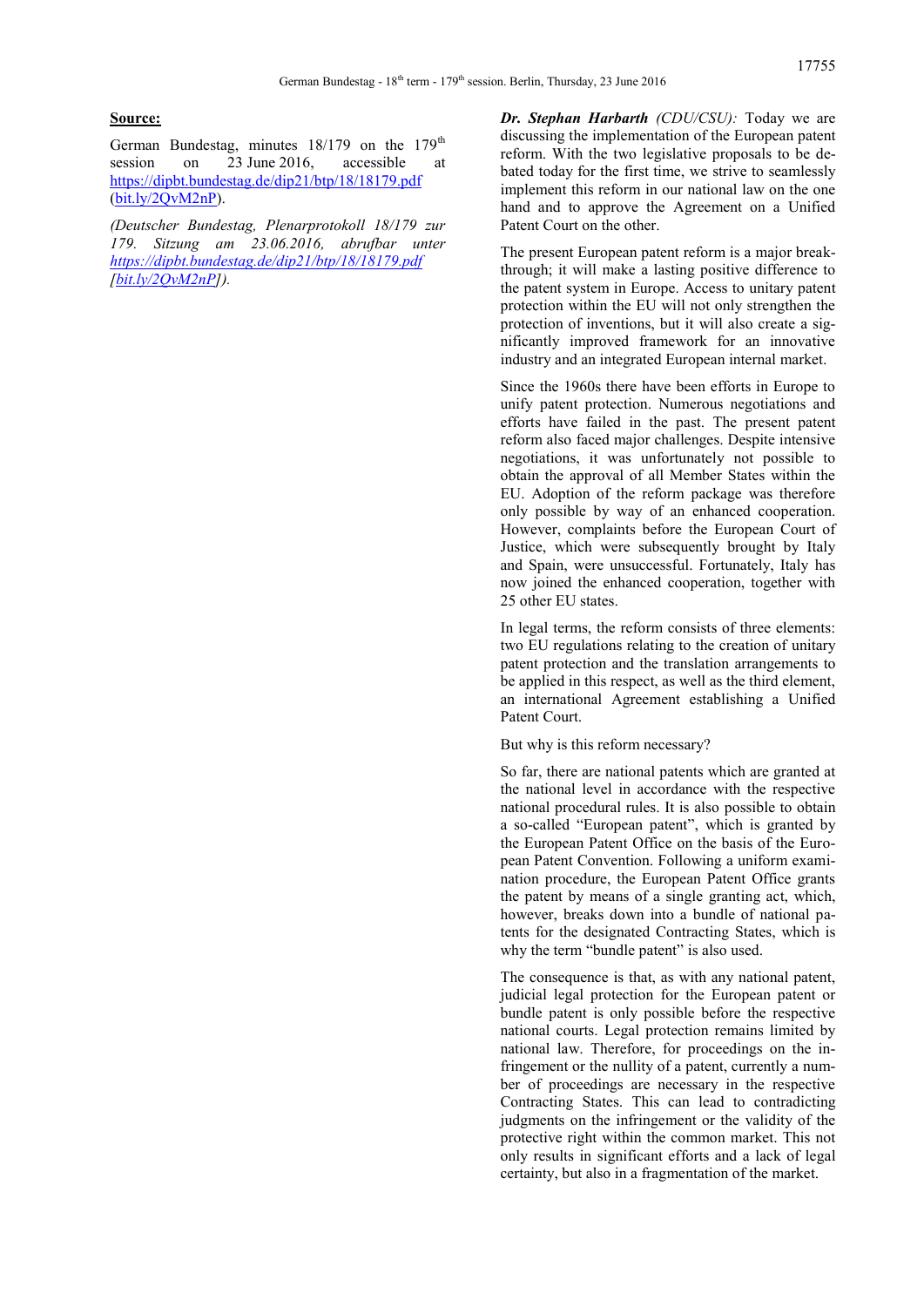The present reform solves these problems, leading to a welcome unitary European patent protection which, in the long run, is meant to replace the nation state patchwork solutions.

The "European patent with unitary effect" or unitary patent provides the participating states with a patent with a uniform protective effect for all participating EU states. Accordingly, the patent can only be limited, transferred, declared invalid or expire with effect for all of these Member States.

The existing infrastructure of the European Patent Office, which has proved its worth over the last decades, will be used to grant the patent. Patent applications for the unitary patent will be filed with the European Patent Office, while the existing examination procedure will remain unchanged. If the European Patent Office grants a bundle in the known form, the patent applicant can apply for the unitary effect of the patent within one month.

A combination of unitary and bundle patent is possible. A unitary patent can be obtained for the EU states participating in enhanced cooperation, while a bundle patent can be obtained for the EU states not participating in the enhanced cooperation, such as Spain, or for non-EU states that are party to the EPC, such as Norway, Switzerland or Turkey.

The translation regime for the unitary patent is based on the three-language system of the European Patent Office (German/English/French), i.e. a patent application must always be filed in one language of the three-language system or be translated accordingly in a timely manner.

The Agreement on a Unified Patent Court completes the patent reform as a third element. At first instance, the Unified European Patent Court is divided into central, regional and local divisions. In Germany there will be a total of four local divisions for the first instance. In this way, we want to make it possible to be close to the court and to have easier access to the court system. With Düsseldorf, Hamburg, Mannheim and Munich, we have considered the presently most important locations for patent litigation as the four German local divisions.

In the second instance, an appeal may be brought before a court of appeal which will have its seat in Luxembourg. If a question of Union law needs to be clarified, a referral will be made to the CJEU for a preliminary ruling, as in the case of national courts. The Unified Patent Court will have jurisdiction for patent infringement actions, nullity actions and interim and protective measures, including preliminary injunctions.

At the national level, the legislative proposal on the adaptation of patent law provisions to the European patent reform intends to incorporate the new property right into German law. The planned amendments, in particular to the International Patent Convention Act, will avoid application difficulties that could arise

from the coexistence of national and European regulations.

National patents remain unaffected by the European patent reform and can continue to be granted by national authorities. The introduction of a European unitary patent therefore does not exclude the abovementioned options of a bundle patent and a national patent. Rather, the applicant is given the option of alternative patent applications so that he can determine individually which patent protection best suits his individual needs.

In addition, the draft also provides for the lifting of the existing ban on double protection. In the future, the same invention could be protected by a national patent and, in parallel, by a European patent with or without unitary effect. The draft counteracts the fear of an abusive enforcement of identical protective rights by its owner in different jurisdictions by introducing the "defence of double claim".

The introduction of such defence is mandatory if the ban on double protection is to be lifted. Whether the form of the defence in its current form can sufficiently counter the fear of abusive enforcement will certainly have to be examined more closely in the further legislative procedure.

It also seems necessary to me to discuss the question of generally abolishing the double protection ban. The European legal framework gives the Member States leeway in this respect, and positive experiences of coexistence have been made within the framework of trademark and design law. At the same time, the European patent reform is intended to achieve a simplification of systems and procedures, thereby reducing costs and increasing legal certainty. The admission of parallel protective rights for one and the same invention could undermine precisely these objectives of the reform and the improved integration of the internal market.

In the current legislative process, therefore, we should, in particular, once again take a close look at the coordination and relationship between national and European law.

In order for the European patent reform and the two EU regulations mentioned above to apply, the Agreement on a Unified Patent Court must come into effect. Out of thirteen necessary Contracting States, ten have already ratified the Agreement. In addition, ratification by the three Member States that had the most European patents in force in the year preceding the signing of the Agreement is mandatory.